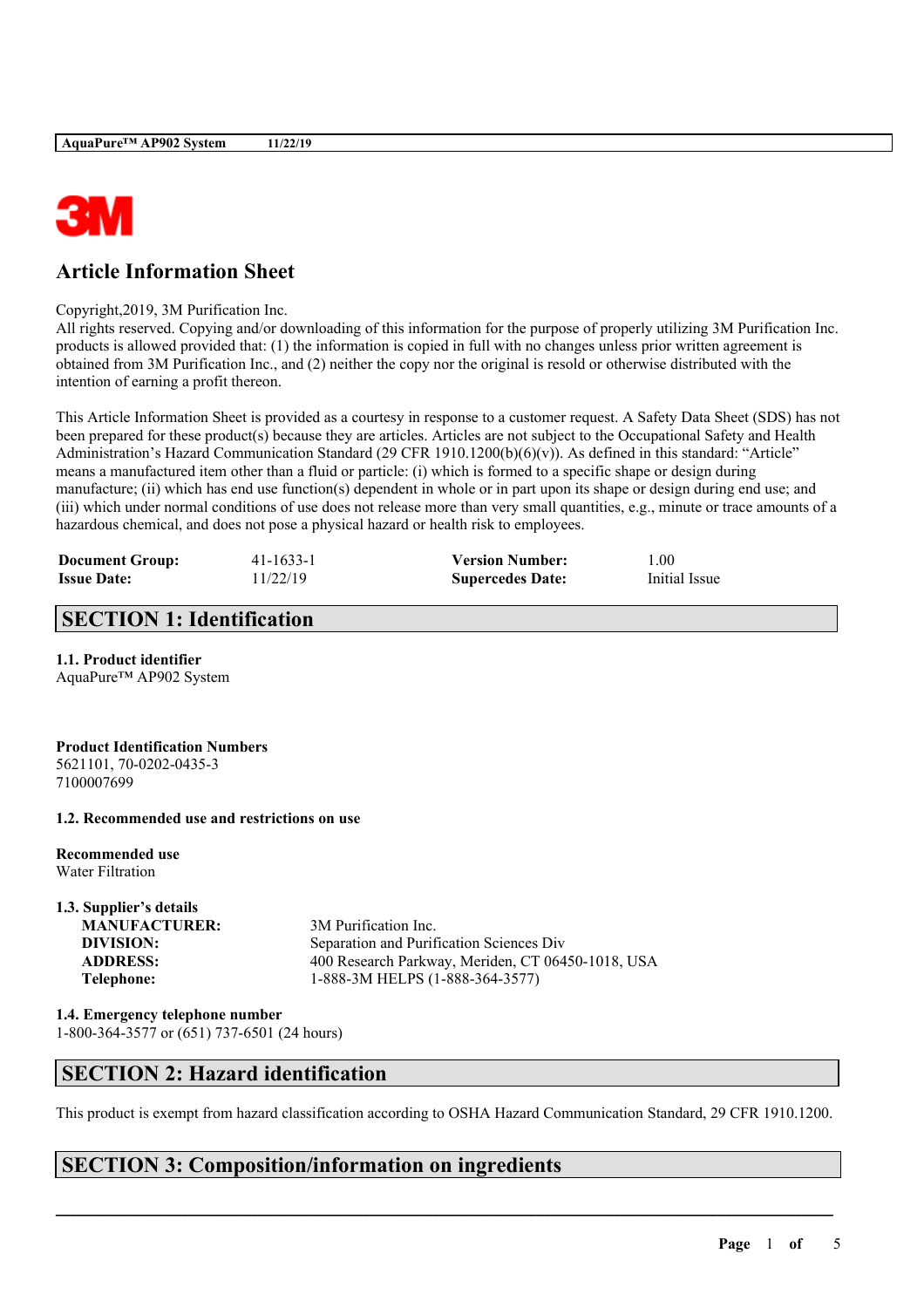## **AquaPure™ AP902 System 11/22/19**

| Ingredient                                     | <b>C.A.S. No.</b> | $%$ by Wt      |
|------------------------------------------------|-------------------|----------------|
| Glass Filled PBT Cover and Sump                | Mixture           | $30 - 40$      |
| Stainless Steel Parts - Head and Spring        | Mixture           | - 30<br>$20 -$ |
| Zinc Parts - Collar and Lock Latch             | Mixture           | $20 - 30$      |
| Steel Parts - Bracket and Screw                | Mixture           | $3 -$          |
| Polypropylene Parts - Web, Wrap, and Core      | Mixture           | $1 -$<br>- 5   |
| Talc Filled Polypropylene End Cap              | Mixture           | $1 - 5$        |
| Adhesive                                       | Mixture           | $\leq$ 1       |
| Glass Filled Polypropylene End Cap             | Mixture           | $\leq 1$       |
| <b>MPPE Ring Key</b>                           | Mixture           | $\leq$ 1       |
| Zinc-Plated Steel Parts - Hex Screw and Washer | Mixture           | $\leq 1$       |
| <b>EPDM O-Rings</b>                            | Trade Secret*     | < 1            |

\*The specific chemical identity and/or exact percentage (concentration) of this composition has been withheld as a trade secret.

# **SECTION 4: First aid measures**

## **4.1. Description of first aid measures**

## **Inhalation:**

No need for first aid is anticipated.

#### **Skin Contact:** No need for first aid is anticipated.

## **Eye Contact:** No need for first aid is anticipated.

## **If Swallowed:**

No need for first aid is anticipated.

# **SECTION 5: Fire-fighting measures**

In case of fire: Use a fire fighting agent suitable for ordinary combustible material such as water or foam.

## **SECTION 6: Accidental release measures**

**6.1. Personal precautions, protective equipment and emergency procedures** Not applicable.

## **6.2. Environmental precautions**

Not applicable.

# **6.3. Methods and material for containment and cleaning up**

Not applicable.

# **SECTION 7: Handling and storage**

## **7.1. Precautions for safe handling**

This product is considered to be an article which does not release or otherwise result in exposure to a hazardous chemical under normal use conditions.

 $\mathcal{L}_\mathcal{L} = \mathcal{L}_\mathcal{L} = \mathcal{L}_\mathcal{L} = \mathcal{L}_\mathcal{L} = \mathcal{L}_\mathcal{L} = \mathcal{L}_\mathcal{L} = \mathcal{L}_\mathcal{L} = \mathcal{L}_\mathcal{L} = \mathcal{L}_\mathcal{L} = \mathcal{L}_\mathcal{L} = \mathcal{L}_\mathcal{L} = \mathcal{L}_\mathcal{L} = \mathcal{L}_\mathcal{L} = \mathcal{L}_\mathcal{L} = \mathcal{L}_\mathcal{L} = \mathcal{L}_\mathcal{L} = \mathcal{L}_\mathcal{L}$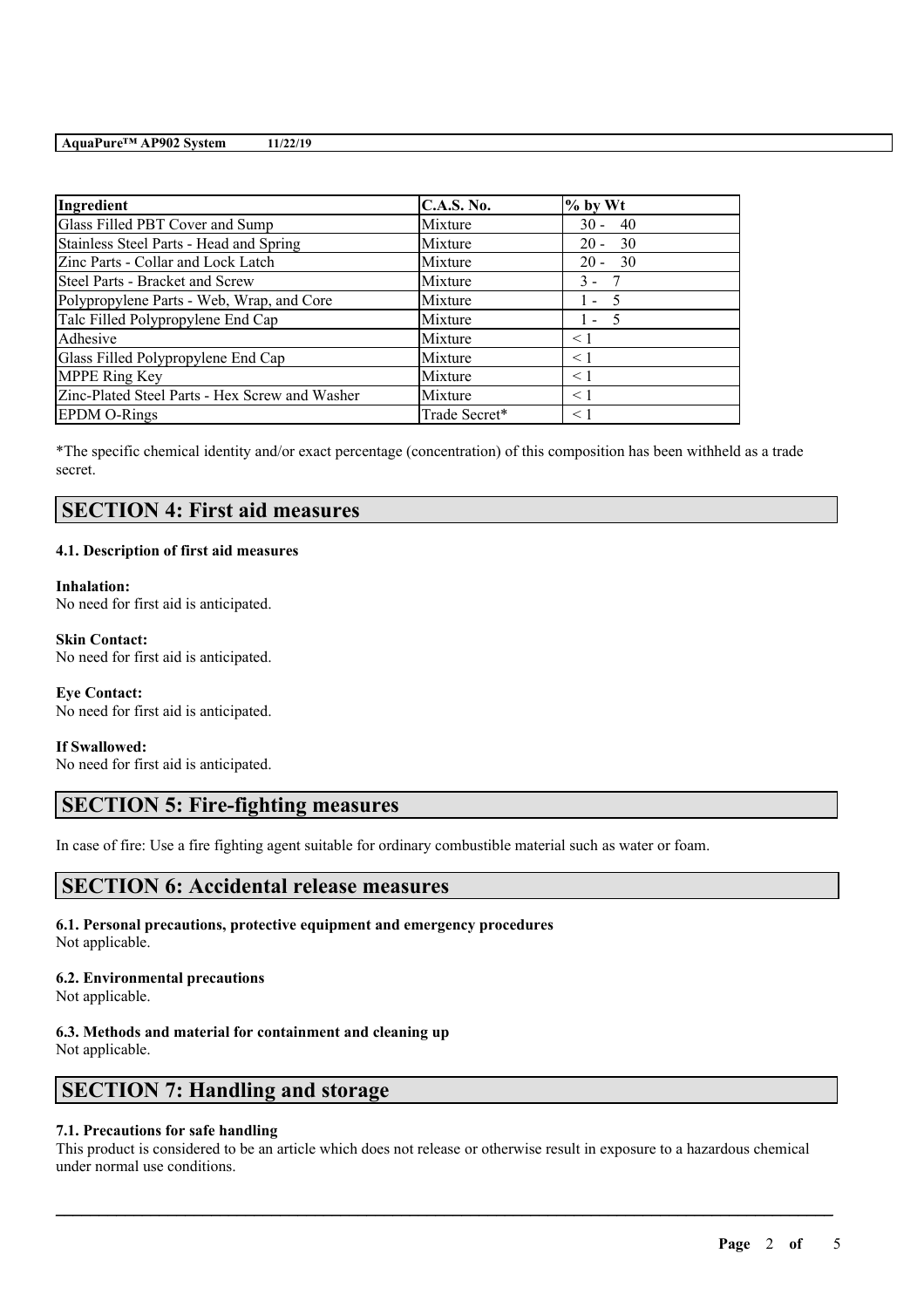#### **7.2. Conditions for safe storage including any incompatibilities**

No special storage requirements.

# **SECTION 8: Exposure controls/personal protection**

This product is considered to be an article which does not release or otherwise result in exposure to a hazardous chemical under normal use conditions. No engineering controls or personal protective equipment (PPE) are necessary.

 $\mathcal{L}_\mathcal{L} = \mathcal{L}_\mathcal{L} = \mathcal{L}_\mathcal{L} = \mathcal{L}_\mathcal{L} = \mathcal{L}_\mathcal{L} = \mathcal{L}_\mathcal{L} = \mathcal{L}_\mathcal{L} = \mathcal{L}_\mathcal{L} = \mathcal{L}_\mathcal{L} = \mathcal{L}_\mathcal{L} = \mathcal{L}_\mathcal{L} = \mathcal{L}_\mathcal{L} = \mathcal{L}_\mathcal{L} = \mathcal{L}_\mathcal{L} = \mathcal{L}_\mathcal{L} = \mathcal{L}_\mathcal{L} = \mathcal{L}_\mathcal{L}$ 

# **SECTION 9: Physical and chemical properties**

#### **9.1. Information on basic physical and chemical properties**

| Solid             |
|-------------------|
| Blue              |
| Odorless          |
| Not Applicable    |
| Not Applicable    |
| No Data Available |
| Not Applicable    |
| Not Applicable    |
| Not Applicable    |
| Not Classified    |
| Not Applicable    |
| Not Applicable    |
| Not Applicable    |
| Not Applicable    |
| No Data Available |
| No Data Available |
| Not Applicable    |
| Not Applicable    |
| No Data Available |
| Not Applicable    |
| No Data Available |
| Not Applicable    |
| No Data Available |
|                   |

## **SECTION 10: Stability and reactivity**

This material is considered to be non reactive under normal use conditions.

# **SECTION 11: Toxicological information**

**Inhalation:** No health effects are expected

**Skin Contact:** No health effects are expected

**Eye Contact:** No health effects are expected

## **Ingestion:**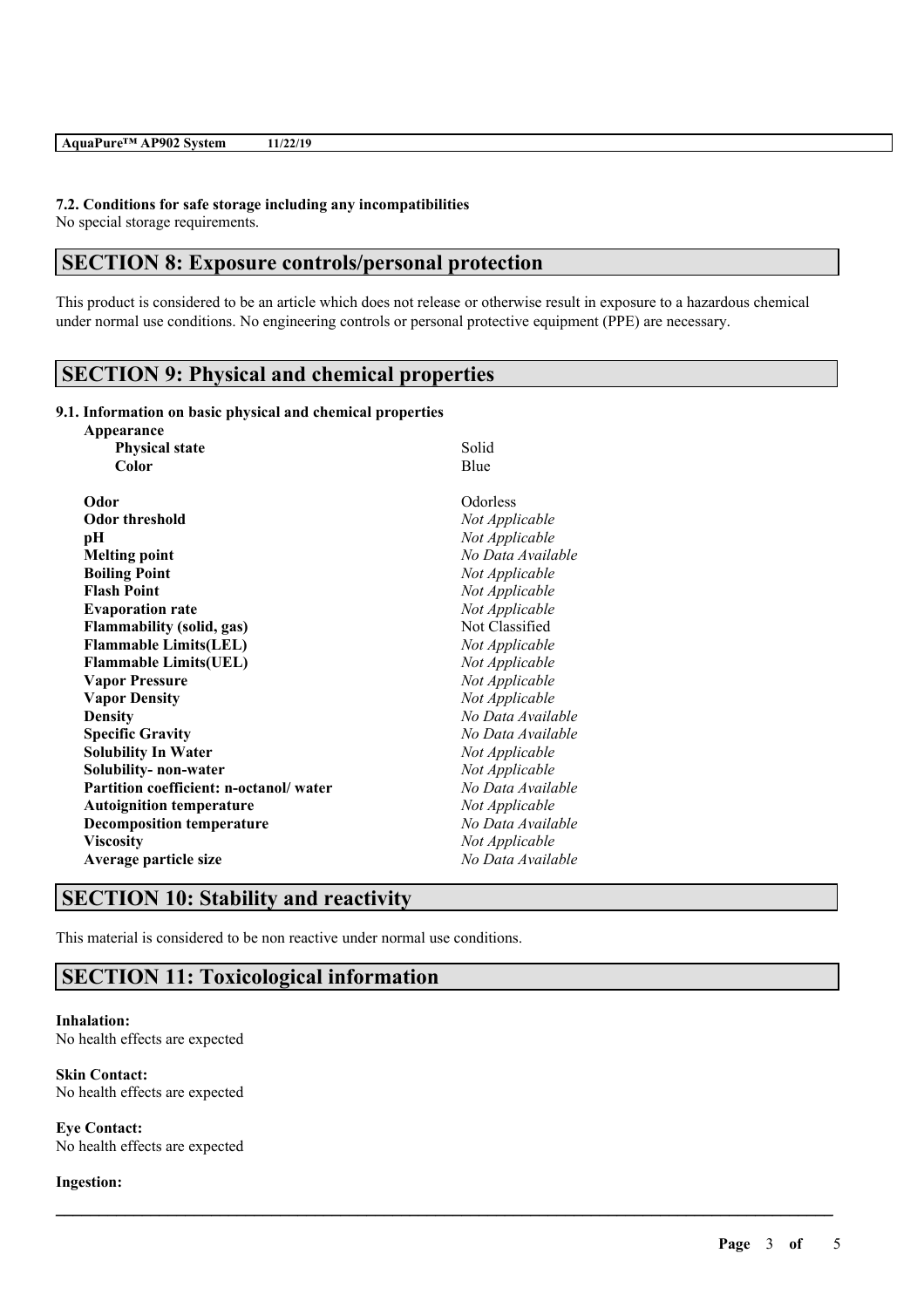| AquaPure <sup>™</sup> AP902 System | 11/22/19 |
|------------------------------------|----------|
|------------------------------------|----------|

No health effects are expected

#### **Additional Information:**

This product, when used under reasonable conditions and in accordance with the directions for use, should not present a health hazard. However, use or processing of the product in a manner not in accordance with the product's directions for use may affect the performance of the product and may present potential health and safety hazards.

# **SECTION 12: Ecological information**

This article is expected to present a low environmental risk either because use and disposal are unlikely to result in a significant release of components to the environment or because those components that may be released are expected to have insignificant environmental impact.

# **SECTION 13: Disposal considerations**

Dispose of contents/container in accordance with the local/regional/national/international regulations.

# **SECTION 14: Transport Information**

Please contact the emergency numbers listed on the first page of the SDS for Transportation Information for this material.

# **SECTION 15: Regulatory information**

## **Chemical Inventories**

This product is an article as defined by TSCA regulations, and is exempt from TSCA Inventory requirements.

# **SECTION 16: Other information**

## **NFPA Hazard Classification**

**Health:** 0 **Flammability:** 1 **Instability:** 0 **Special Hazards:** None

National Fire Protection Association (NFPA) hazard ratings are designed for use by emergency response personnel to address the hazards that are presented by short-term, acute exposure to a material under conditions of fire, spill, or similar emergencies. Hazard ratings are primarily based on the inherent physical and toxic properties of the material but also include the toxic properties of combustion or decomposition products that are known to be generated in significant quantities.

| <b>Document Group:</b> | $41 - 1633 - 1$ | <b>Version Number:</b>  | 1.00          |
|------------------------|-----------------|-------------------------|---------------|
| <b>Issue Date:</b>     | 11/22/19        | <b>Supercedes Date:</b> | Initial Issue |

DISCLAIMER: The information in this Article Information Sheet (AIS) is believed to be correct as of the date issued. 3M Purification Inc. MAKES NO WARRANTIES, EXPRESSED OR IMPLIED, INCLUDING, BUT NOT LIMITED TO, ANY IMPLIED WARRANTY OF MERCHANTABILITY OR FITNESS FOR A PARTICULAR PURPOSE OR COURSE OF PERFORMANCE OR USAGE OF TRADE. User is responsible for determining whether the 3M Purification Inc. product is fit for a particular purpose and suitable for user's method of use or application. Given the variety of factors that can affect the use and application of a 3M Purification Inc. product, some of which are uniquely within the user's knowledge and control, it is essential that the user evaluate the 3M Purification Inc. product to determine whether it is fit for a particular purpose and suitable for user's method of use or application.

 $\mathcal{L}_\mathcal{L} = \mathcal{L}_\mathcal{L} = \mathcal{L}_\mathcal{L} = \mathcal{L}_\mathcal{L} = \mathcal{L}_\mathcal{L} = \mathcal{L}_\mathcal{L} = \mathcal{L}_\mathcal{L} = \mathcal{L}_\mathcal{L} = \mathcal{L}_\mathcal{L} = \mathcal{L}_\mathcal{L} = \mathcal{L}_\mathcal{L} = \mathcal{L}_\mathcal{L} = \mathcal{L}_\mathcal{L} = \mathcal{L}_\mathcal{L} = \mathcal{L}_\mathcal{L} = \mathcal{L}_\mathcal{L} = \mathcal{L}_\mathcal{L}$ 3M Purification Inc. provides information in electronic form as a service to its customers. Due to the remote possibility that electronic transfer may have resulted in errors, omissions or alterations in this information, 3M Purification Inc. makes no